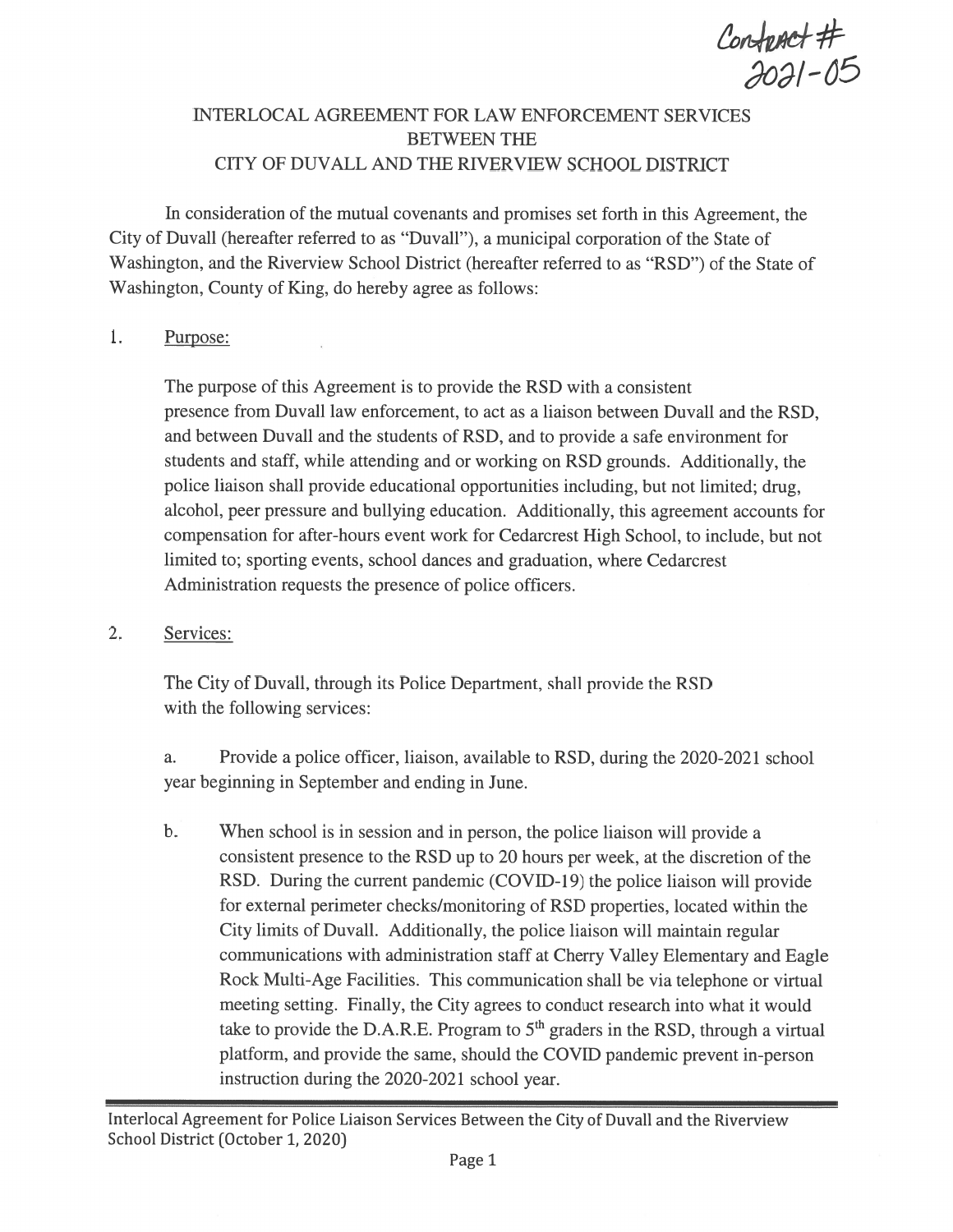- C. As needed or required, the police liaison's presence will be primarily at Schools within the RSD, other than Cedarcrest High School, as Cedarcrest High School has <sup>a</sup> full-time School Resource Officer.
- d. The police liaison officer will be available to attend and participate as needed, with classroom presentations and school assemblies.
- e. The police liaison will familiarize him/herself with the policies of the RSD, governing contraband, fighting, bullying, alcohol, theft, etc, as well as the penalties for each, as outlined in the RSD operating procedures.
- f. The police liaison will advise RSD staff of situations he/she may encounter that is in violation of any RSD policies or operating procedures.
- g. Throughout the school year, and as requested by RSD, the police department will provide law enforcement services for Cedarcrest High School, for after-school activities. These services will be conducted by off-duty police officers, and they will be paid their regular overtime, hourly rate, for each hour worked. The City will pay the officer overtime during the City's regular pay periods, and submit invoices to RSD, for reimbursement.
- 3. Costs Associated with Agreement:
	- a. The annual school year for the RSD begins in September and ends in June of the following year. Duvall will provide <sup>a</sup> Police Officer, to the RSD on <sup>a</sup> consistent basis up to (4) four hours per day, during each day that school is in session. RSD agrees to pay the City \$40,000.00 during the 2020-2021 school year, for these services. (Throughout the duration of the COVID-19 pandemic, the police liaison will provide such services described in Section 2, sub-section (b), above.)
	- b. Reimbursement of officer overtime costs for after-school events when RSD has requested police officer(s) to attend.
- 4. Duration and Termination of Agreement:
	- a. The period of the agreemen<sup>t</sup> shall be one school year commencing on September 1 , 2020. This agreemen<sup>t</sup> may be terminated by either party, upon written notice to the non-terminating party by the terminating party, providing for (30) thirty days advance notice.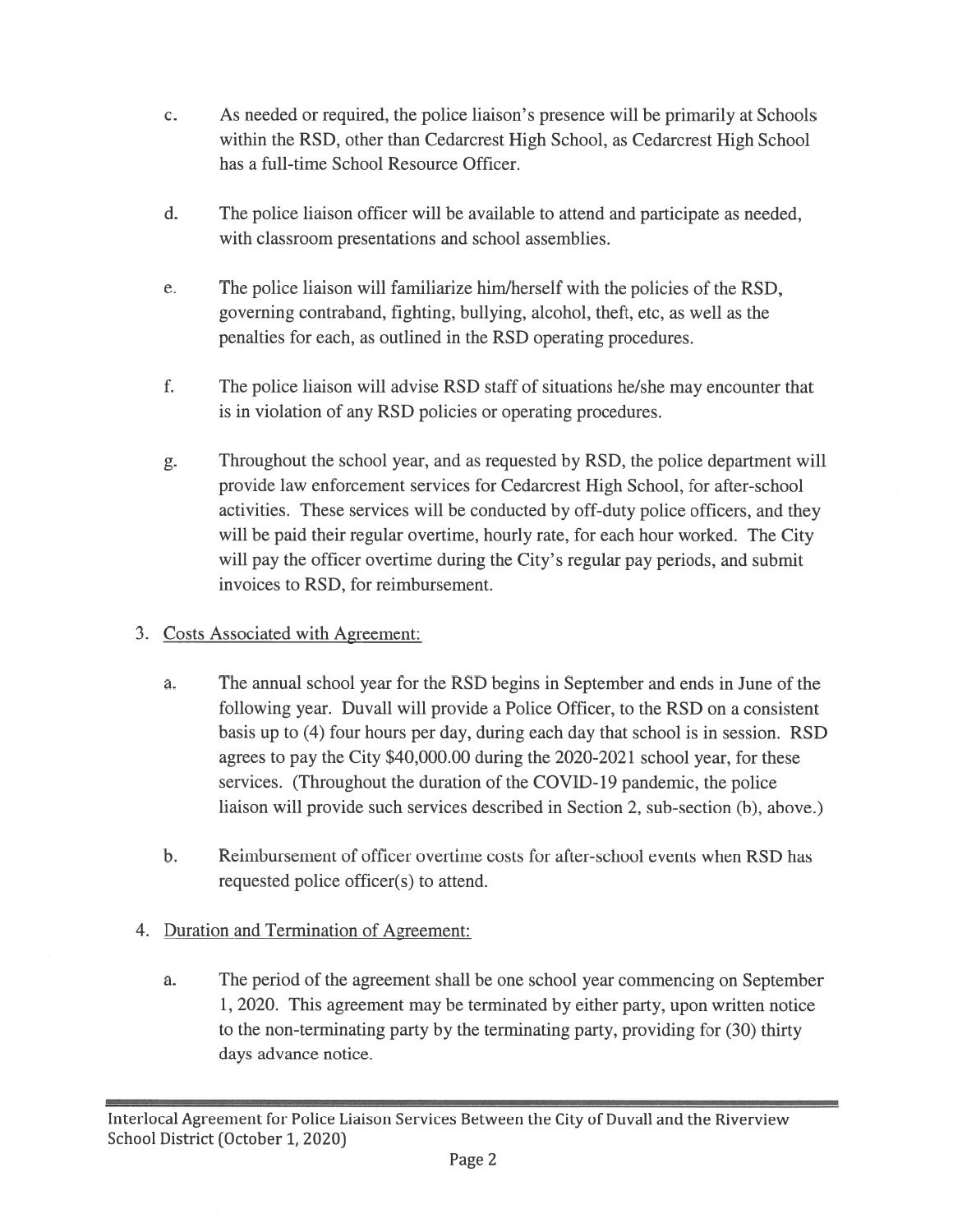b. This agreemen<sup>t</sup> shall be re-negotiated, between Duvall and the RSD, on an annual basis, preferably in the months of June and July, as the RSD prepares for their upcoming school year.

# 5. Indemnification:

Each party to the Agreement agrees to defend, indemnify and hold harmless the other party and its officers, employees, agents and elected officials from and against any claim, damage, liability, judgment, cost, penalty, and attorney's fees on account of death or injury of any person and or on account of any property damage of any kind arising from or in any manner connected with the performance of this agreemen<sup>t</sup> provided by Duvall to the extent of each party' <sup>s</sup> own negligence.

In executing this Agreement, the City of Duvall does not assume liability or responsibility for, or in any way release, the Riverview School District from any liability or responsibility which arises in whole or in par<sup>t</sup> from the existence of effect of the RSD's policies, rules or regulations. If any cause, claim, suit, action or administrative proceeding is commenced in which the enforceability and or validity of any such policy, rule or regulation is at issue, RSD shall defend the same at its sole expense and, if judgment is entered or damages are awarded against the RSD, the RSD shall fully satisfy the same including all chargeable costs and reasonable attorney's fees.

In the event of <sup>a</sup> claim, loss or liability based upon the alleged concurrent or joint negligence or tortious wrongdoing of the parties, the parties shall bear their respective liability, including cost, in accordance with an assignment of their respective liability established in accordance with the laws of the State of Washington.

# 6. General Provisions:

- a. This Agreement constitutes the entire agreemen<sup>t</sup> between the parties, and both parties acknowledge that there are no other agreements oral or otherwise that have not been fully set forth in the text of this agreement.
- b. The parties agree that this Agreement cannot be amended or modified without the written concurrence of both parties.
- c. If any provision or <sup>a</sup> portion of this Agreement is held to be unconstitutional, invalid or unenforceable, the City of Duvall shall have the right, at its option, to declare the Agreement void and enter into negotiations with the Riverview School District for execution of <sup>a</sup> new Agreement.